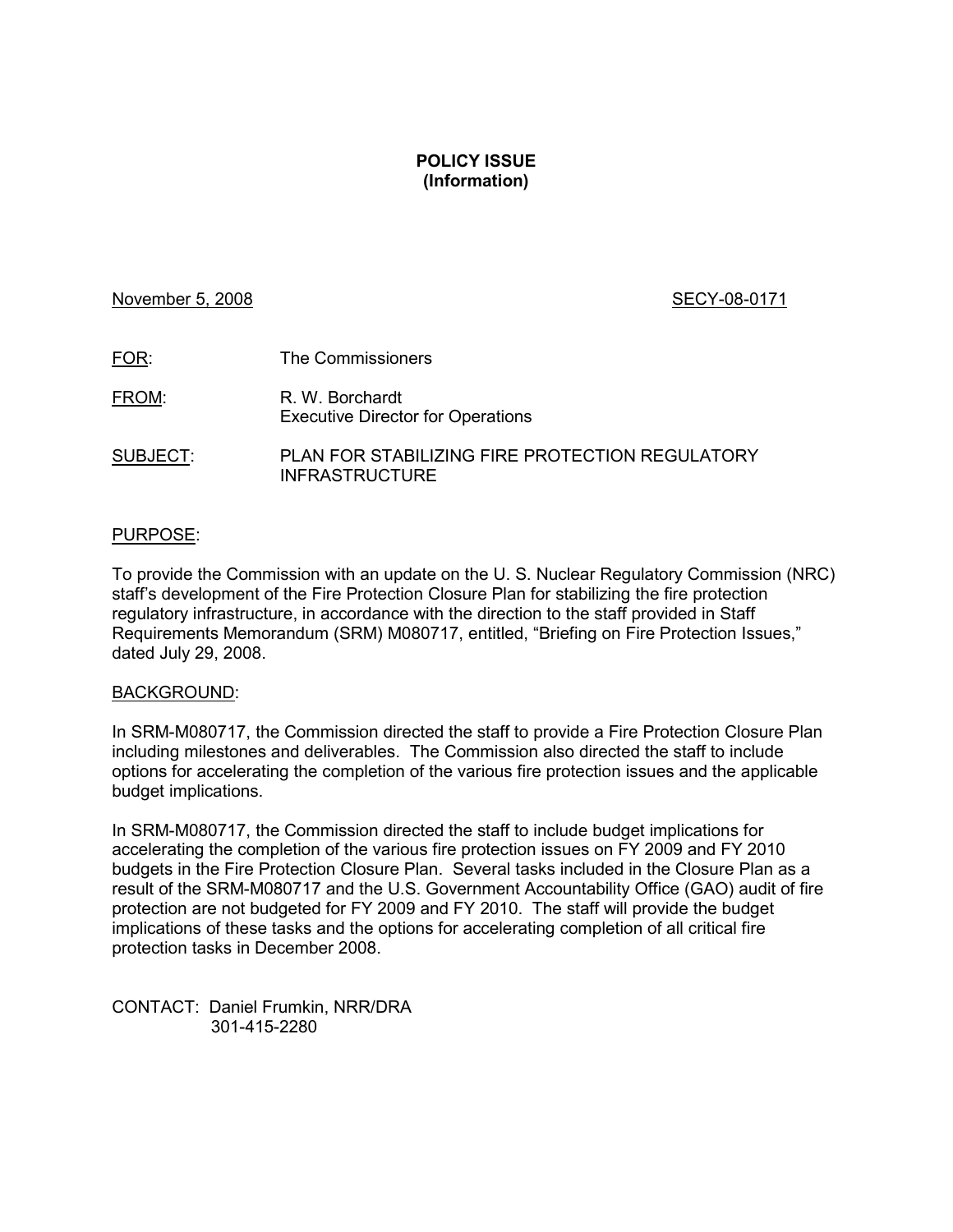The staff has completed the following significant tasks since the July 17, 2008, fire protection briefing to the Commission:

- Staff completed the acceptance review of the first-of-a-kind license amendment request for Shearon Harris Nuclear Power Plant for a proposed amendment to transition to the new fire protection licensing basis under the requirements of Title 10 of the *Code of Federal Regulations*, Section 50.48(c), National Fire Protection Association Standard 805 (NFPA 805). That application was accepted for staff review. This was documented in a letter dated September 26, 2008, to the licensee.
- The staff confirmed through inspection that licensees not transitioning to NFPA 805, where their fire protection program includes Hemyc and MT fire barrier materials, have resolved issues with the Hemyc and MT materials by completing plant modifications and/or requesting and receiving NRC staff approval of changes to their licensing bases. For those licensees transitioning to NFPA 805, the staff has confirmed that appropriate compensatory measures are in place for deficient Hemyc materials during the quarterly inspections conducted by the resident inspectors. These compensatory measures will remain in place pending the completion of the transition.

## DISCUSSION:

The enclosure includes a Closure Plan that provides milestones and deliverables to stabilize the regulatory infrastructure pertaining to:

- NFPA 805:
- Hemyc and MT electrical raceway fire barrier systems, fire-induced circuit failures, and postfire operator manual actions;
- the effectiveness of ongoing improvements to the fire protection regulatory framework using recent plant data;
- training for the staff on important fire protection historical lessons;
- recommendations made by the U.S. Government Accountability Office (GAO); and
- a survey of internal stakeholders to identify any additional fire protection regulatory framework issues that require action.

This Closure Plan is an update of the plan issued by the Fire Protection Steering Committee in July 2008. It includes those staff actions necessary to establish the regulatory stability of fire protection infrastructure (provided as background where applicable), establish structure for enforcement, develop implementing guidance (e.g., issuance of regulatory guides and standard review plans), and validate the adequacy of that implementing guidance. The Closure Plan does not include routine staff actions such as evaluating operating experience, performing inspections, completing licensing action reviews, and conducting research. The staff plans to provide periodic (semiannual) updates to the Commission regarding implementation of this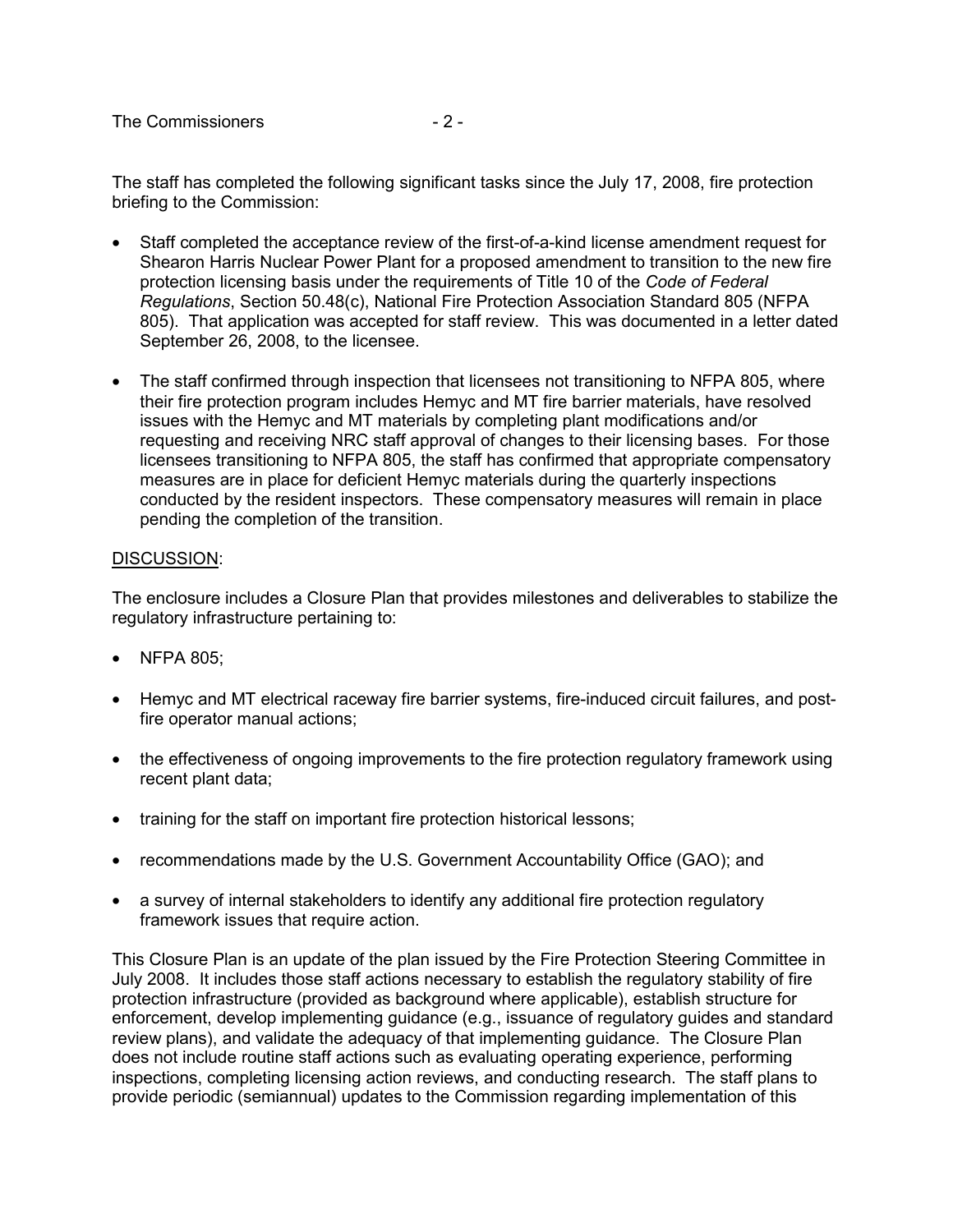The Commissioners  $-3-$ 

## Closure Plan.

The following three specific examples of routine staff activities are currently underway:

- Follow-up actions with respect to Generic Letter 2006-03. The staff reviewed licensee responses to Generic Letter 2006-03, "Potentially Nonconforming Hemyc and MT Fire Barrier Configurations," and ensured that Hemyc was properly dispositioned by completing inspections of Hemyc related plant modifications and review and approval of Hemyc related licensing actions. We will begin verification of licensees' responses on other electrical raceway fire barrier systems to ensure that they have been qualified for their applications.
- Documenting the results of completing electrical raceway fire barrier system actions.The staff is preparing a NUREG series report similar to the one for penetration seals (NUREG-1552, "Fire Barrier Penetration Seals in Nuclear Power Plants," issued July 1996) that will document the completion and closure of this complex issue. The report will consolidate documentation regarding all known raceway fire barrier systems including their effectiveness, information regarding the fire endurance testing of the systems, and how the NRC achieved closure for any related open issues. These systems include but are not limited to Thermo-Lag, Kaowool, and Hemyc. If any new issues are identified by this study, the staff will add them to the Closure Plan.
- Direct Current Circuit (DC) testing program.The body of knowledge related to fire-induced circuit failures has mainly been generated as a result of fire testing of alternating current (AC) circuits. Some recent testing performed by the industry has indicated that the results for AC circuits may not be fully representative of what might occur as a result of fire-induced damage to DC circuits. The staff has decided to perform fire testing of cables using configurations that are representative of safety significant DC circuits and components in order to better understand the probability of spurious actuations and the duration of those actuations in DC circuits. If any new issues are identified by this study, the staff will disposition them appropriately and may add them to the Closure Plan.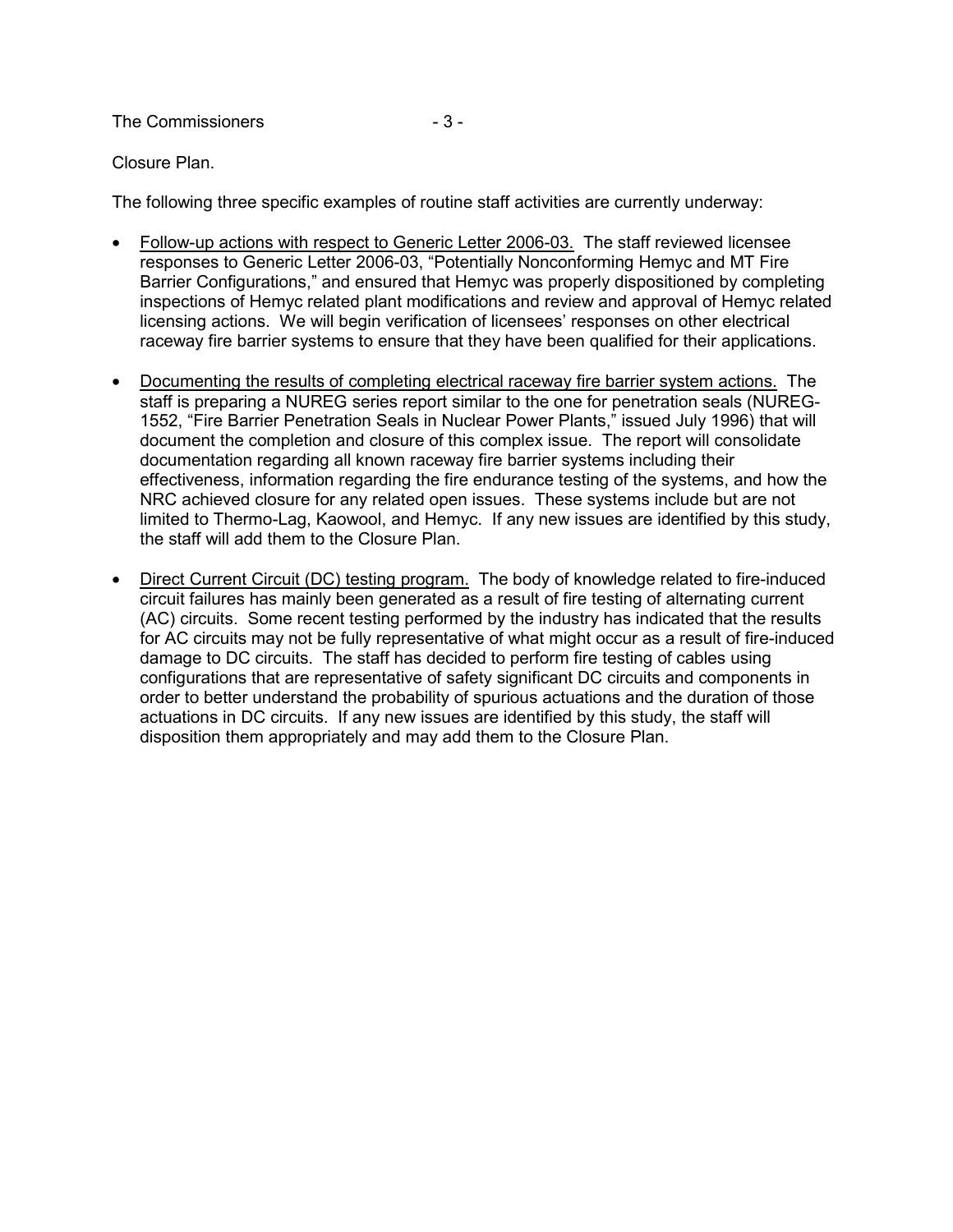The Commissioners  $-4-$ 

## COORDINATION:

The Office of the General Counsel has reviewed this paper and has no legal objections.

## */RA Bruce Mallett for/*

R. W. Borchardt Executive Director for Operations

Enclosure: Fire Protection Closure Plan